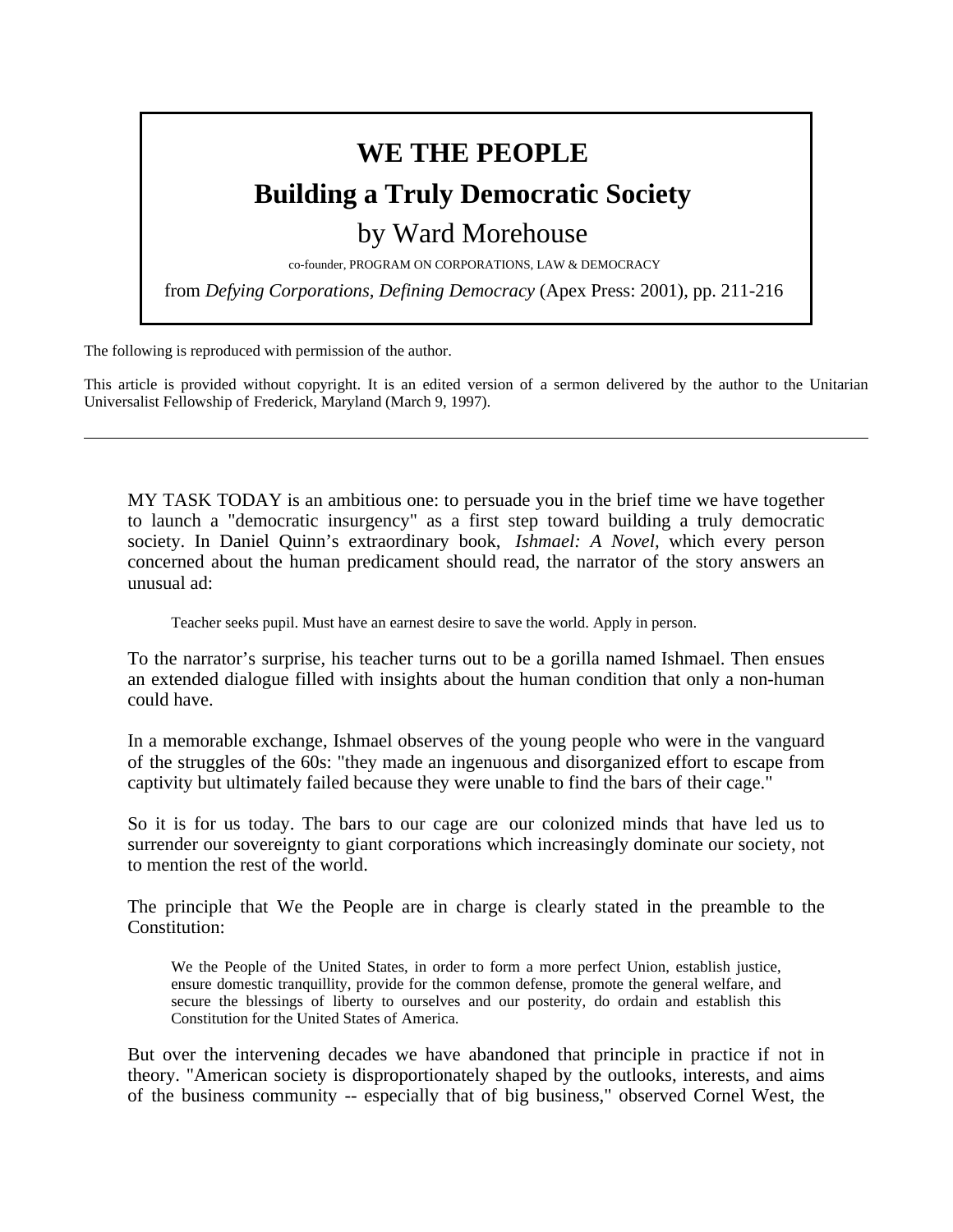social critic and Harvard Professor, "The sheer power of corporate capital is extraordinary. This power makes it difficult even to imagine what a free and democratic society would look like  $\dots$ "[1]

What, indeed, should a "free and democratic society" look like? Let us begin by considering the dictionary definition. Democracy, according to Webster's, has two major components: government in which the supreme power is retained by the people; and the less widely recognized belief in and practice of social equality. It is clear that we have strayed a long way from the ideals expressed so eloquently in our Declaration of Independence and the Preamble to the Constitution.

What went wrong? Why do we find ourselves in a plutocracy with such gross inequality? I think there are at least three critical factors growing out of our past. The first is that the foundation for our republic was deeply flawed by design. The political rights set forth in the Constitution were essentially restricted to white property-owning males. A continuing thread in our national history since then has been the struggle by all those excluded from Constitutional "personhood" -- women, African-Americans, poor whites, indigenous people -- to gain that personhood and the equally determined resistance of those empowered by the Constitution to prevent them from achieving that goal.

Second is the huge internal contradiction in the Constitution between its Preamble and the rest of the Constitution which seeks above all else to protect and give sanctity to property rights over human rights.

Third has been the usurpation of the peoples' authority by corporations, especially during the last 100 years. Although this process did not begin there, it stands exposed by the infamous 1886 decision by the U.S. Supreme Court in *Santa Clara v. Southern Pacific Railroad Co,* which asserted that corporations were like natural persons before the law. From this fundamental determination corporations worked assiduously through the decades to claim more and more constitutional rights of natural persons, including those protected by the First, Fourth, and Fifth Amendments to the Constitution. How ironic it is that corporations achieved their constitutional "personhood" before all of the other natural persons I have just mentioned. And how absurd it is that today corporations have more rights than mortals like you and me.

Closely aligned to this process was defining "liberty" to mean the right of the individual to do whatever he or she wanted to do with his or her property regardless of the social or environmental consequences. The expansion of property rights, carefully and methodically orchestrated by major corporations, has been inexorable. It now includes intangible rights such as managerial prerogative and the business judgment rule which effectively place much of what corporations do beyond democratic control.

The failure of our democracy has been tragically evident in the growing inequality of income and wealth, particularly in the last decade. During the 1980s the net worth of the 400 richest persons in America increased by 522%. During that same decade the bottom 99% lost over 5% of their share of personal income, while the top 1% almost doubled its share from 8 to 14%.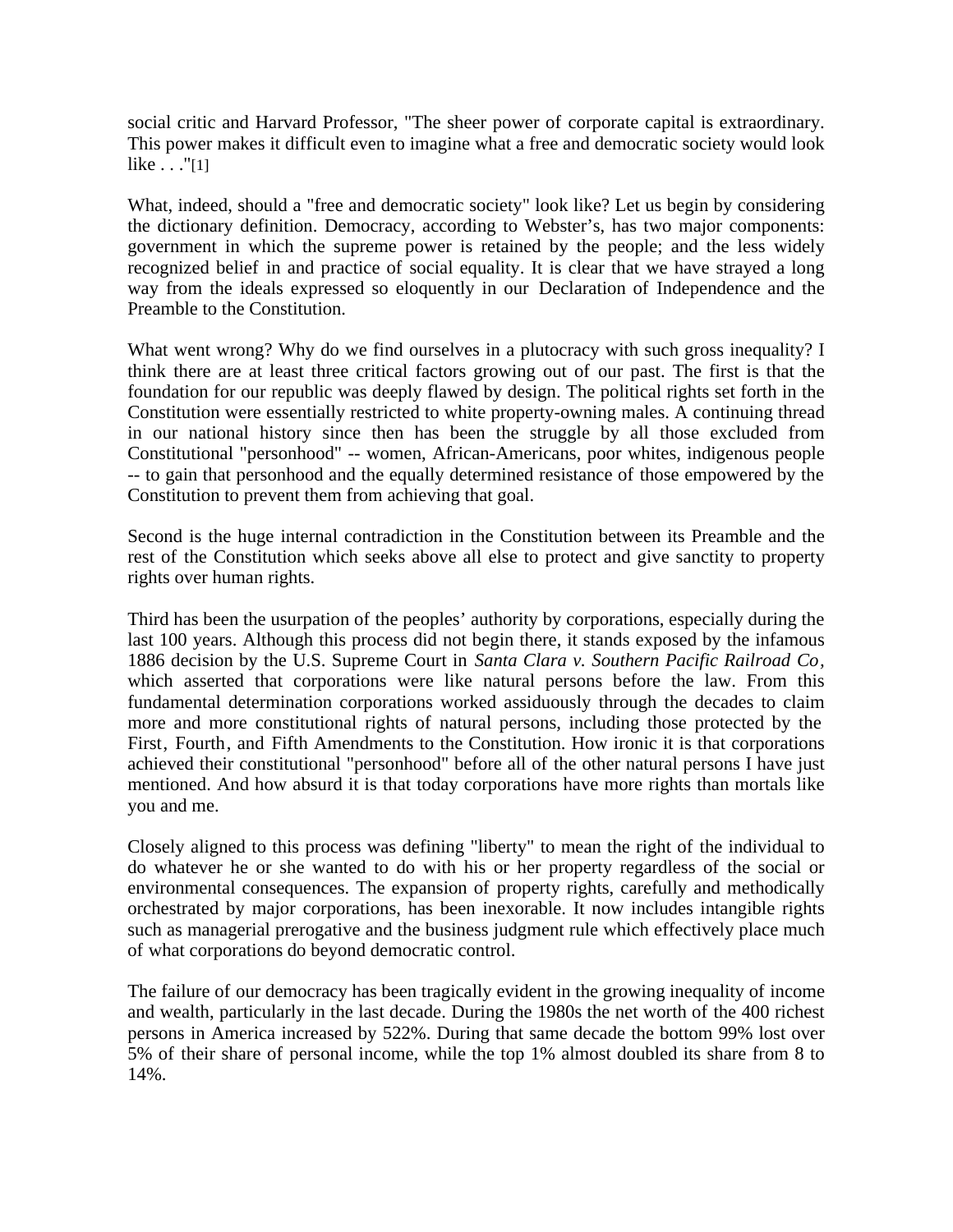This growing inequality has achieved greatest visibility in the ratio of compensation paid to CEOs of Fortune 500 companies and their lowest paid workers. That ratio now stands at 160 to 1.[2] By contrast, in Europe it is only 20 to 1, and in Japan merely 15 to 1.

In 1993 Michael Eisner, the CEO of Walt Disney Corporation, received \$203 million in total compensation. That works out to \$84,000 an hour -- nice work if you can get it.

Even the much heralded expansion of participation in the closest thing we have to a national lottery -- namely, the Stock Exchange -- remains highly unequal and largely limited to upper income brackets. The richest 1% have 39% of the stock owned by individuals. The richest 10% own 81%.

This state of affairs leads to the fundamental question: How can we have a democracy when so much power and wealth is concentrated in so few hands? If we are to be true to the ideals of the Declaration of Independence and the Preamble to the Constitution, and to reassert our sovereignty as "We the People," then we must work toward replacing anti-democratic institutions that consolidate wealth and power with democratic institutions which disperse wealth and power.

But in the view of those who have pondered more deeply the meaning of democracy, we must look beyond building institutions. Douglas Lummis, in his seminal book *Radical Democracy* , argues that democracy is more than a set of institutions or a "system." It is rather a state of being.

He observes that many of the experiences most precious to human life can not be institutionalized.

Laughter cannot be institutionalized -- which does not mean that we should abolish institutions such as comic theater. Love cannot be institutionalized -- which does not mean that institutions of courtship and marriage are useless. Wisdom cannot be institutionalized -- which does not mean that educational institutions are a waste . . .[3]

We design institutions, Lummis states, hoping that they will bring about or preserve a certain kind and state of being. Sometimes they do and sometimes they do not. And sometimes that state of being may appear without the support of any institutions. The same uncertainty of cause and effect is certainly true of democracy. All of the institutions asserted to achieve democracy may be created, and yet still not achieve it. It is also true that all of the institutions designed to suppress it may be established, and democracy may break out before our very eyes.

The essence of democracy is politics -- the art of the possible. Democracy is a performance art like music, dance, and theater. We can construct theaters, and assemble troupes of dancers and musicians but the art exists only while it is being performed. So it is with democracy.

But if democracy can not be institutionalized, it none the less tends to take on certain typical forms when it does appear. Again in the words of Lummis:

People develop a desire to act together, and to talk with one another about their common life.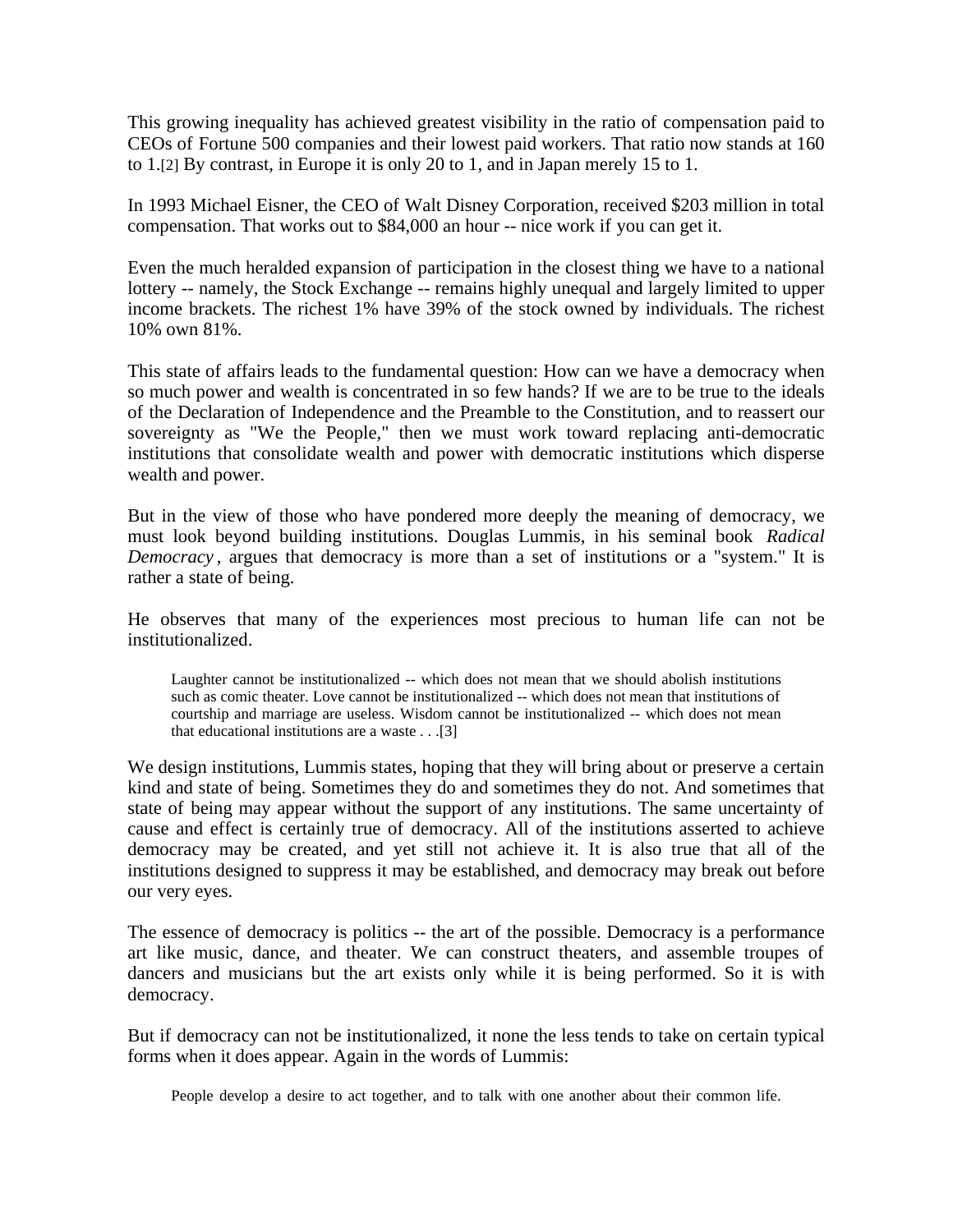They tend to gather in groups small enough to make this talk possible in what have been called committees of correspondence, councils, soviets, affinity groups, sectoral groups, and so on. These become a form of 'civil society.'

That "civil society" has long been considered one of the distinctive characteristics of these United States, as Alexis de Tocqueville observed many decades ago regarding the propensity of Americans to join associations of all diverse kinds. But from the beginning of our history as an independent country, democratic values and process have been under severe stress.

No one has been more eloquent in advocacy of the task of building a truly democratic society than William Greider in *Who Will Tell the People.* His book is in my view the most important critique of U.S. society since Gunnar Myrdal's study of race relations in North America more than a half-century ago, *An American Dilemma.*

Building such a society, Greider insists, will require citizens to devote themselves to challenging the *status quo,* disrupting the existing contours of power and opening the way for renewal. Just how do we open the way for renewal? Ishmael's pupil was puzzled by the same question.

"What do I do if I earnestly desire to save the world?" he asked Ishmael.

Ishmael frowned at him through the bars of his cage for a long moment. "You want a program?" he asked.

"Of course I want a program" replied his pupil.

"Then here is a program: the story of Genesis must be reversed. First Cain must stop murdering Abel. This is essential if you're to survive . . . And then, of course, you must spit out the fruit of that forbidden tree. You must absolutely and forever relinquish the idea you know who should live and who should die on this planet." "Yes, I see all that," responded Ishmael's pupil, "but that's a program for mankind, that is not a program for me. What do I do?"

"What you do is to teach a hundred what I've taught you, and inspire each of them to teach a hundred. That's how it's always done."

So that is our program -- where we must begin. And we have just started, here today -- with this "democratic conversation" in Greider's choice phrase.

"Strange as it may seem to an era governed by mass-market politics, democracy begins in human conversation," Greider insists. "The simplest least threatening investment any citizen may make in democratic renewal is to begin talking with other people about these questions, as though the answers matter to them. Harmless talk around a kitchen table or in a church basement will not affect anyone but themselves, unless they decide that it ought to. When the circle is enlarged to include others, they will be embarking on the fertile terrain of politics that now seems so barren."

It is important to understand that a democratic conversation does not need elaborate rules and procedures or idealistic notions of perfect consensus. What it must have is a spirit of mutual respect -- that is, people talking among themselves critically, in an atmosphere of honesty and shared purpose. That respect must even extend to one's adversaries, since the objective of these conversations is not to destroy them but to reach eventual understanding. The very heart of democracy is as simple as that -- a society based on mutual respect.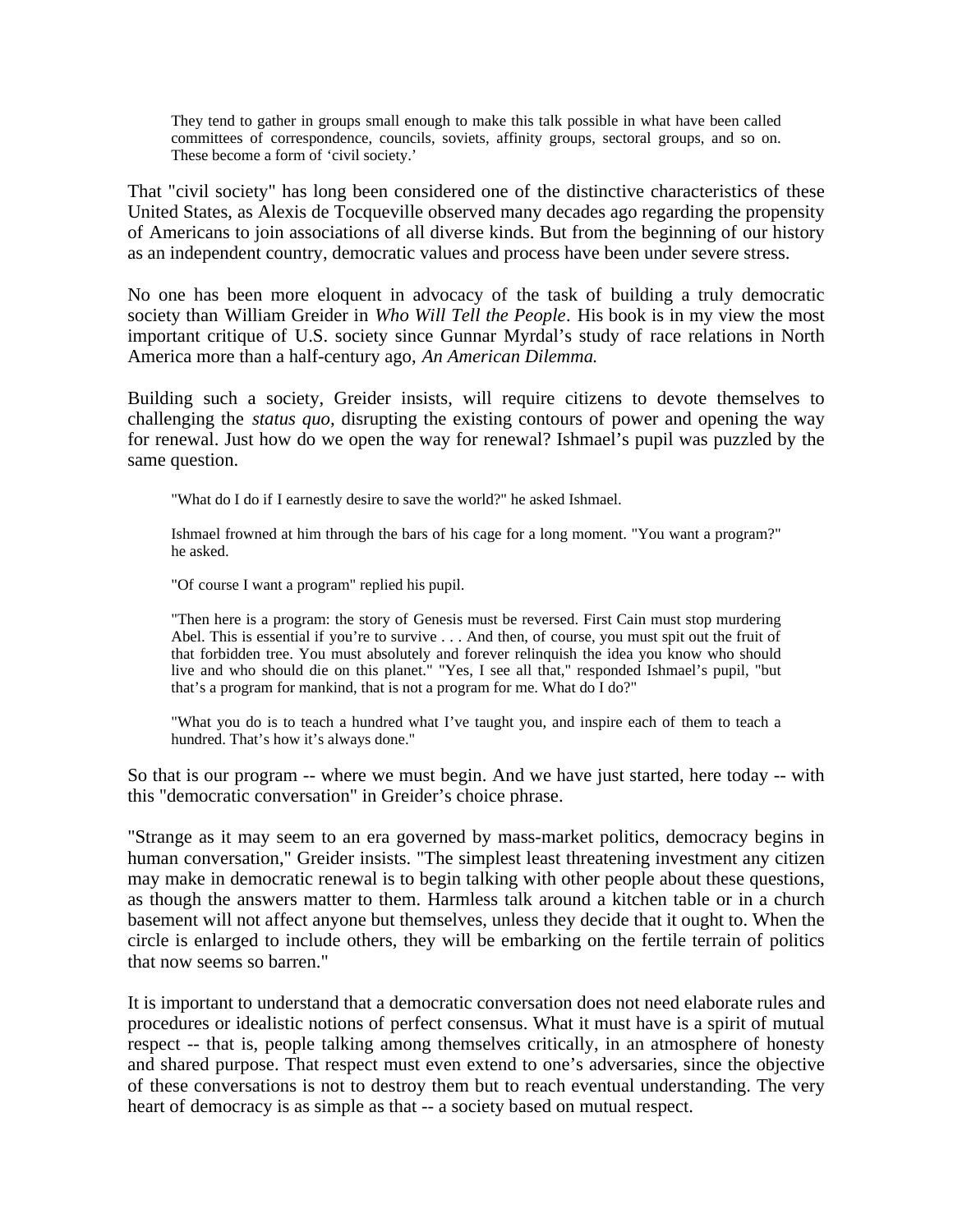Ishmael's pupil was less than satisfied with Ishmael's definition of the "program." "Yes, but" he asks Ishmael, "is it enough?"

Ishmael frowned. "Of course it's not enough but if you begin anywhere else there's no hope at all . . . You can't change these things with laws. You must change people's minds first. And you can't just root out a harmful complex of ideas and leave a void behind; you have to give people something that is as meaningful as what they've lost -- something that makes better sense."

So, too, will many of you ask: Is a "program" of "democratic conversations," of raising levels of consciousness about the myth of democracy in which we live, and of the possibilities and implementation of a democracy which rises to our highest ideals of self-governance, enough?

Of course it is not enough. But we must start there, for many of the same reasons Ishmael gives to his pupil. However, we all want to do something, not just sit around talking about the problem. And there are things we can do, but they should grow out of a deeper understanding of democracy, and they should yield real solutions, not cosmetic ones.

Take election campaign finance reform.[4] Persons of genuine commitment to democratic values are rallying around the McCain-Feingold-Thompson Campaign Finance Reform Bill, not because they are oblivious to its limitations but because it seems to be the only game in town.

But the great difficulty with that bill is that, assuming it is passed more or less in its present form, many of those supporting it will conclude that we have solved the problem, making it that much more difficult in the next round of struggle to get at the real causes of corruption of democratic values in our society.

Real campaign reform must address and work toward reversing the Supreme Court's decision in *Buckley v. Valeo* equating money with speech and asserting that, as a form of speech, spending money in election campaigns cannot be limited because it would violate the First Amendment protection of free speech.

For those who say that Supreme Court doctrines cannot be overturned, I respond by pointing to the long struggle for racial equality in the United States. A group of young black lawyers gathered together in 1930 and formulated a plan to overturn the Supreme Court doctrine of "separate but equal" which had been the law of the land since *Plessy v. Ferguson* in 1896. It took them almost a quarter of a century, but led by Thurgood Marshall, they achieved their goal in 1954 with the Supreme Court decision in *Brown v. Board of Education.*

In addition to working toward the overturn of the doctrine that money equates with speech, real campaign finance reform must also:

- Prohibit all paid political ads on radio and television.
- Require all radio and television corporations to provide free air time. (After all, they are using the people's airwaves).
- Mandate only signatures on petitions, not money contributed to a candidate, to qualify